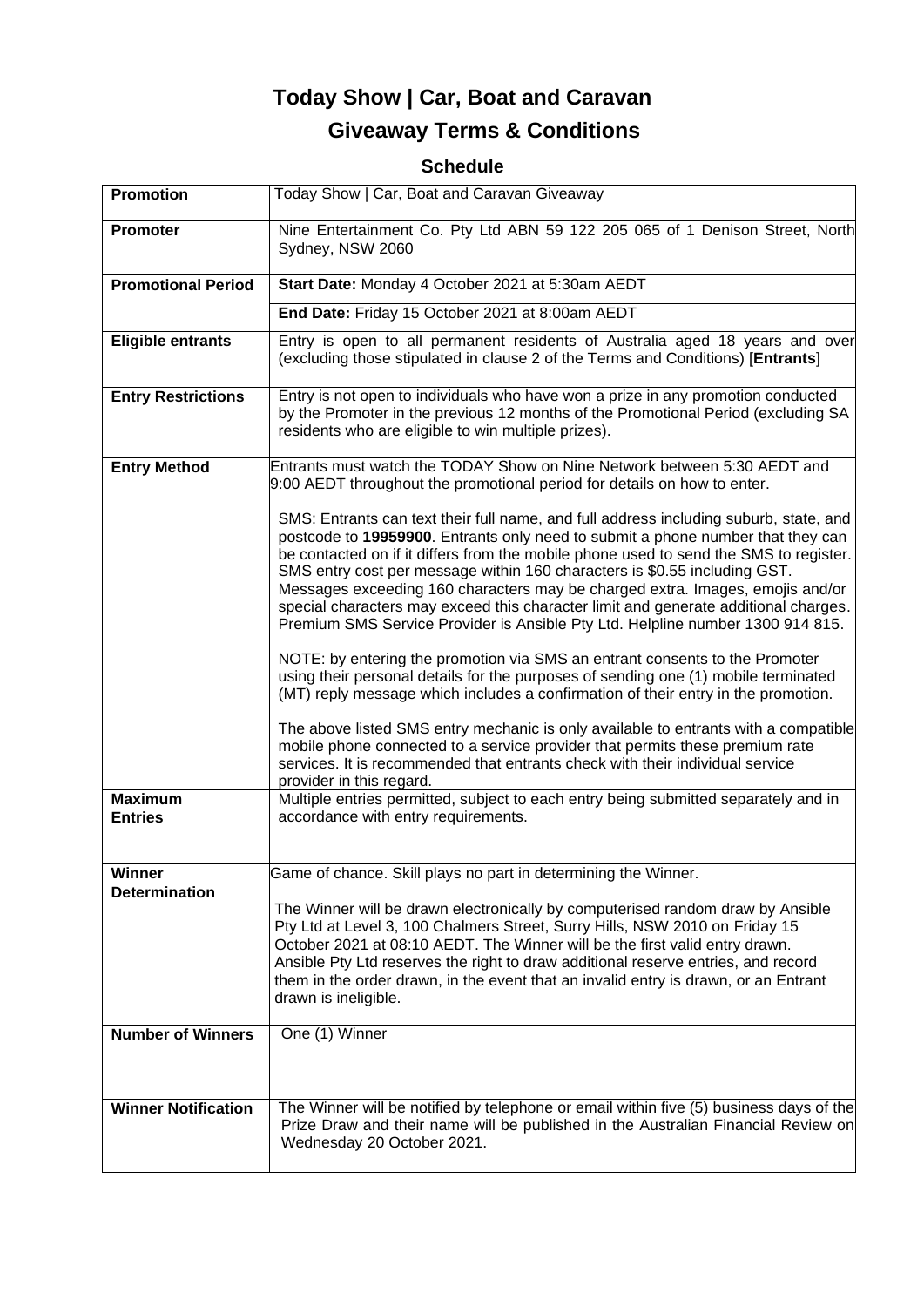| Prize/s                             | One (1) x Prado GXL 2.8L T Diesel Automatic Wagon                                                                                                                                                                             |
|-------------------------------------|-------------------------------------------------------------------------------------------------------------------------------------------------------------------------------------------------------------------------------|
|                                     | Vehicle Colour: Graphite                                                                                                                                                                                                      |
|                                     | Vehicle Trim: Grey Fabric                                                                                                                                                                                                     |
|                                     | <b>GXL</b>                                                                                                                                                                                                                    |
|                                     | Tow Bar with flat plug                                                                                                                                                                                                        |
|                                     | <b>Red Electric brakes</b>                                                                                                                                                                                                    |
|                                     | Dealer delivery                                                                                                                                                                                                               |
|                                     | Complimentary fuel tank                                                                                                                                                                                                       |
|                                     | On Road Costs CTP Motor Car Private metro \$438.29                                                                                                                                                                            |
|                                     | Registration 1505K-2504K (Private) \$594.00                                                                                                                                                                                   |
|                                     | Slimline White boarded with black Number Plates                                                                                                                                                                               |
|                                     | Individual Prize Value: UP TO AUD\$76,885.19 + On Road Costs                                                                                                                                                                  |
|                                     | One (1) x 2021 19.61-3 Jayco Journey Outback Caravan                                                                                                                                                                          |
|                                     | All features will be found at the following link:                                                                                                                                                                             |
|                                     | https://www.jayco.com.au/range/caravans/jayco-journey-caravan/floor-                                                                                                                                                          |
|                                     | plans/outback/journey-1961-3objy-my21                                                                                                                                                                                         |
|                                     | No optional extras added                                                                                                                                                                                                      |
|                                     | Registration included                                                                                                                                                                                                         |
|                                     | Individual Prize Value: UP TO AUD\$67,290.00                                                                                                                                                                                  |
|                                     | One (1) x 2021 Quintrex 481 Fishabout Pro White Boat and Quintrex<br>TA1100S13SB - Alloy 1100 atm 13" Skid Braked Boat Trailer                                                                                                |
|                                     | Includes safety equipment                                                                                                                                                                                                     |
|                                     | Engine - Mercury 75HP 4Stroke ELPT L/S with smartcraft speedo/tacho                                                                                                                                                           |
|                                     | Sounder - Lowrance HOOK Reveal 7 - Triple Shot, Head only w/Cmap                                                                                                                                                              |
|                                     | 6 Months boat and trailer registration included                                                                                                                                                                               |
|                                     |                                                                                                                                                                                                                               |
|                                     | Individual Prize Value: UP TO AUD\$46,832.83                                                                                                                                                                                  |
| <b>Total Prize Pool</b>             | UP TO AUD\$191,008.02 + Car On Road Costs                                                                                                                                                                                     |
| <b>Prize Supplier/s</b>             | Jayco Corporation Pty Ltd, Telwater Pty Ltd and Chatswood Toyota                                                                                                                                                              |
|                                     |                                                                                                                                                                                                                               |
| <b>Winner Publication</b>           | The Winner's name will be published in the Australian Financial Review on Wednesday<br>20 October 2021.                                                                                                                       |
| <b>Unclaimed Prize</b>              | Monday 17 January 2022 at 10:00 AEDT at Ansible, Level 3, 100 Chalmers Street,                                                                                                                                                |
| <b>Date</b>                         | Surry Hills NSW 2010.                                                                                                                                                                                                         |
|                                     |                                                                                                                                                                                                                               |
| <b>Unclaimed Prize</b>              | The winner of the Unclaimed Prize will be notified by phone or email within five (5)                                                                                                                                          |
| Winner                              | business days of the Unclaimed Prize Draw.                                                                                                                                                                                    |
| <b>Notification</b>                 |                                                                                                                                                                                                                               |
| <b>Unclaimed Prize</b>              |                                                                                                                                                                                                                               |
| Winner                              | The Unclaimed Prize Winner's name will be published in the Australian Financial<br>Review on Wednesday 19 January 2022.                                                                                                       |
| <b>Publication</b>                  |                                                                                                                                                                                                                               |
| <b>Special</b><br><b>Conditions</b> | The winner must hold a valid Australian Driving License.                                                                                                                                                                      |
|                                     | Prizes are non-transferable, cannot be redeemed for cash, or any unused portion of a                                                                                                                                          |
|                                     | prize cannot be transferred, exchanged, or redeemed for cash.                                                                                                                                                                 |
|                                     | <b>Toyota Prado</b>                                                                                                                                                                                                           |
|                                     |                                                                                                                                                                                                                               |
|                                     | The car that will be used in the weeks leading to the announcement of the<br>winner will be the prize car. By the end of the showing period, there will be<br>kms clocked on the car prior to the winner receiving the prize. |
|                                     | The winner will be required to hold a valid Australian driver's licence.                                                                                                                                                      |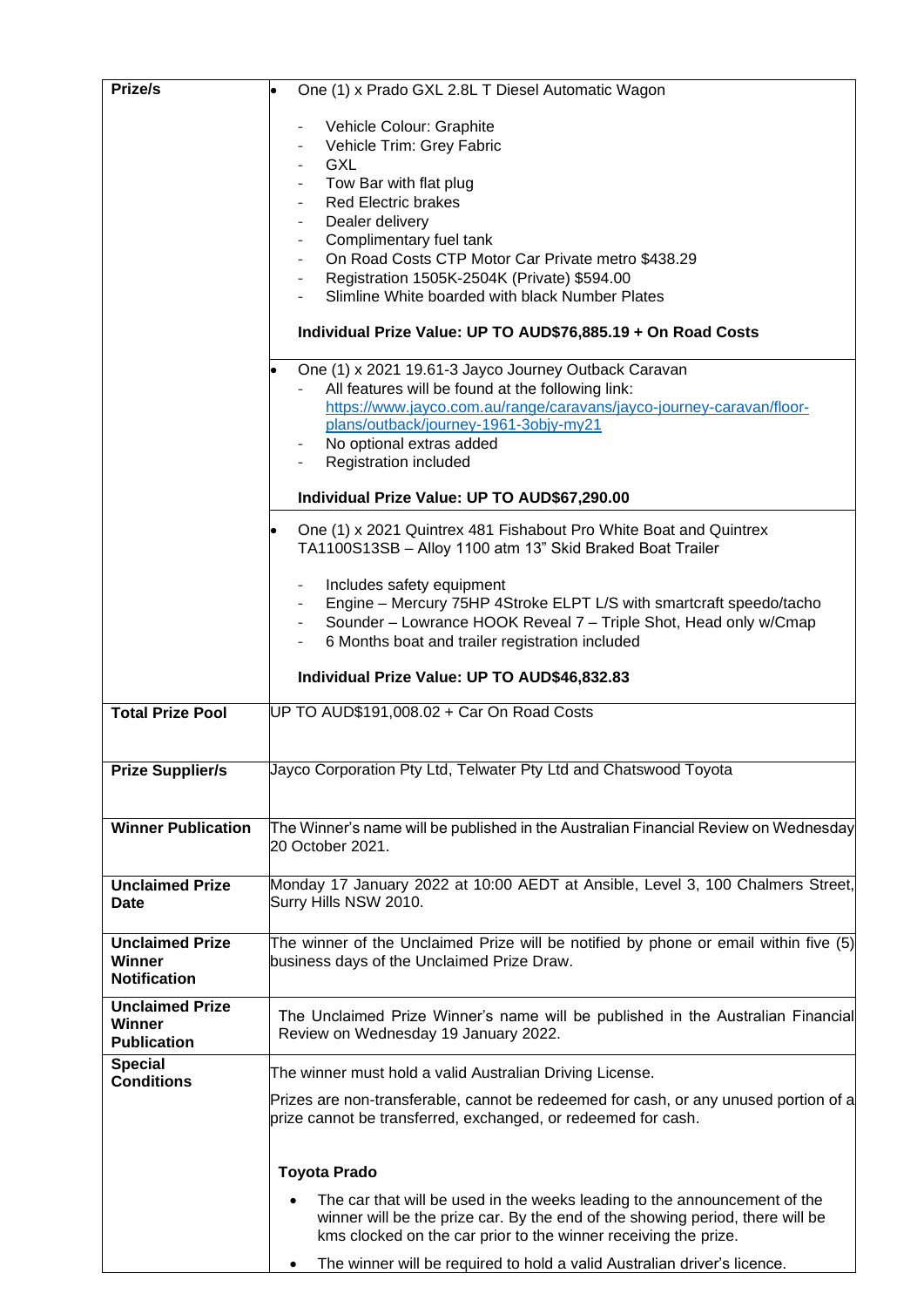|                       | The vehicle will be delivered to a dealership closest to the winner's location.<br>Transport to the dealership will be at the winner's own cost.                                                                                                                  |
|-----------------------|-------------------------------------------------------------------------------------------------------------------------------------------------------------------------------------------------------------------------------------------------------------------|
|                       | All optional extras and accessories, comprehensive insurance and any other<br>insurance not stated, fuel, personal costs and all other ancillary or related<br>costs are excluded.                                                                                |
|                       | Jayco Caravan                                                                                                                                                                                                                                                     |
|                       | The winner is responsible for insurance before collection. The prize provider<br>will assist with the registration process and provide in advance the details<br>required to legally achieve registration plus any other legal requirements must<br>be satisfied. |
|                       | Promoter is not responsible for and will not provide the winner with petrol,<br>$\bullet$<br>comprehensive insurance, transport, body, paint, or mechanical damage or<br>any other costs or damages.                                                              |
|                       | The winner will be responsible for collecting the vehicle from their local<br>$\bullet$<br>participating Jayco dealer and any expenses they incur while doing so.                                                                                                 |
|                       | The winner will need a valid Australian driver's license, a legally compliant fit<br>$\bullet$<br>for purpose tow vehicle fitted with electric brakes and tow ball when collecting<br>the prize.                                                                  |
|                       | Delivery timeframe at the discretion of the manufacturer.                                                                                                                                                                                                         |
|                       | <b>Quintrex 481 Fishabout Pro Boat</b>                                                                                                                                                                                                                            |
|                       | Delivery of the prize will be performed through an authorised dealership to<br>perform an adequate handover of the prize.                                                                                                                                         |
| <b>Permit numbers</b> | Authorised under:                                                                                                                                                                                                                                                 |
|                       | ACT: TP 21/01533, NSW: LTP/02480, SA: T21/1372                                                                                                                                                                                                                    |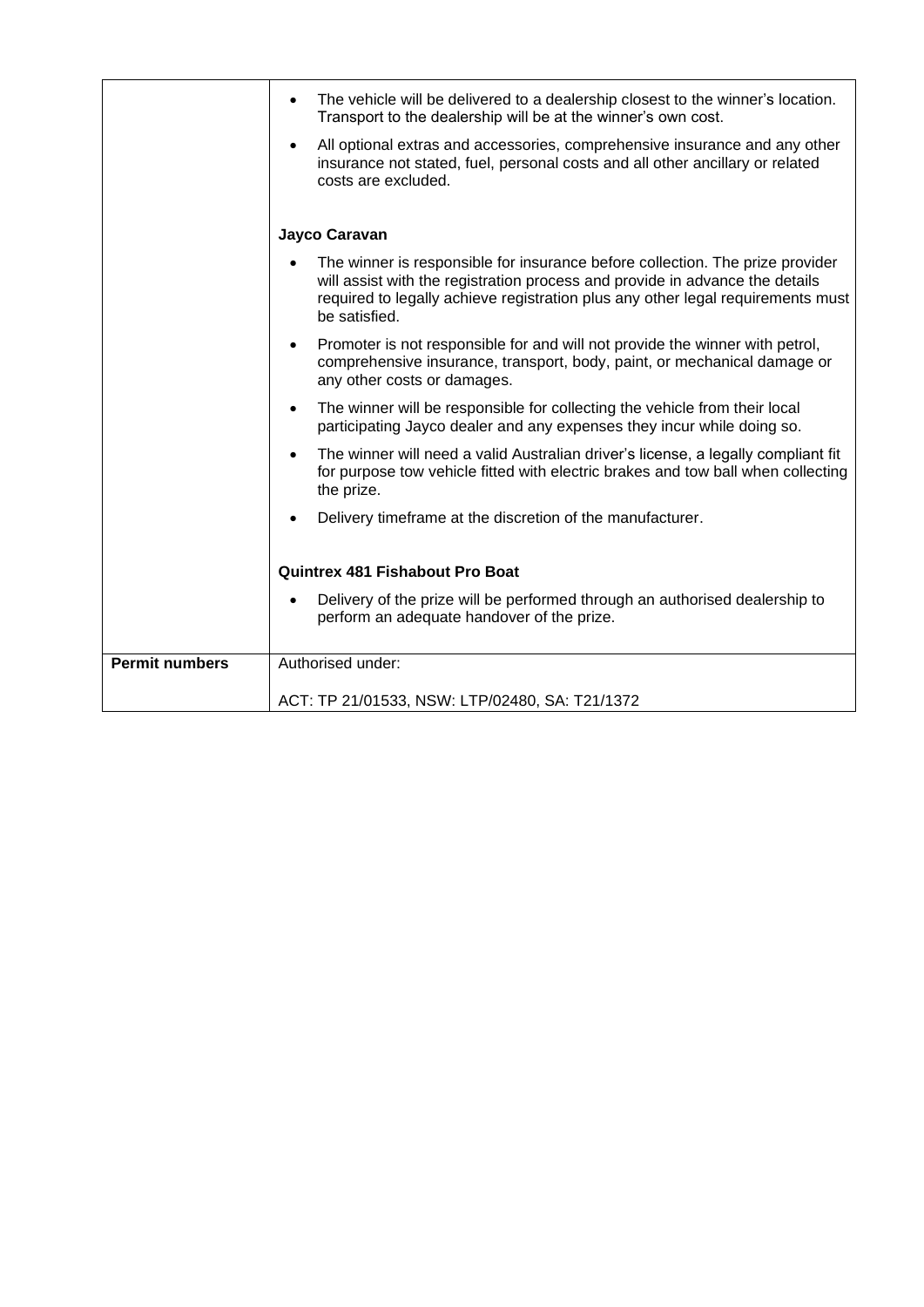# **Terms and Conditions**

## **Entry into the Promotion**

- 1 The Schedule above and all other entry instructions and prize information published by the Promoter form part of these Terms and Conditions. Each Entrant agrees and acknowledges that they have read these Terms and Conditions (and Schedule) and that entry into the Promotion constitutes acceptance of these Terms and Conditions (and Schedule). All capitalised terms used in these Terms and Conditions have the meaning given in the Schedule, unless stated or as the context otherwise provides.
- 2 Entry is not open to:
	- a) directors, management, employees, officers and contractors of:
		- i. the Promoter,
		- ii. the Promotion Sponsor,<br>iii. the Prize Supplier/s.
		- the Prize Supplier/s.
		- iv. any related bodies corporate of the Promoter, the Promotion Sponsor and the Prize Supplier/s, and
		- v. the agencies and companies associated with the Promoter or the Promotion;
	- b) a spouse, de facto spouse, partner, guardian, parent, child or sibling (whether natural or by marriage or adoption) of any person set out in clause 2a); and
	- c) any person who is ineligible to enter the Promotion under the Entry Restrictions (where applicable) in the Schedule.
- 3 Entries must be received by the Promoter during the Promotional Period. All entries are deemed to be received at the time of receipt by the Promoter, not the time of transmission by the Entrant. Records of the Promoter and its agencies are final and conclusive as to the time of receipt.
- 4 Entrants may submit entries up to the Maximum Entries. If multiple entries are permitted, each entry must be submitted separately and each answer to the promotional question (if applicable) must be unique.
- 5 Any and all entries that are made using any automated entry means, computer entry service or any other mechanical or electronic means that allows an individual to automatically enter repeatedly are invalid and will be rejected by the Promoter.
- 6 Entry into the Promotion via social media, promotional website or email is free. However, any costs associated with accessing the relevant social media platform, promotional website or email service are the responsibility of each Entrant and dependent on the internet service provider used.
- 7 All entries to the Promotion may be subject to verification by the Promoter. Entrants must, within seven (7) days of being asked and at the Promoter's cost, allow the Promoter to inspect and copy any documents that the Promoter may request establishing eligibility to enter the Promotion, including but not limited to receipts, evidence of age, residence and identity. The Promoter may decide in its sole discretion which documents are considered suitable for establishing eligibility to enter or win. If a Winner cannot provide suitable proof of eligibility to the Promoter's satisfaction, they forfeit their Prize in whole and no substitute or compensation will be offered.
- 8 The Promoter may, at its absolute discretion, declare any or all entries made by an Entrant to be invalid if the Entrant:
	- a) fails to establish their entitlement to win the Promotion to the Promoter's satisfaction; or
	- b) fails to produce items as required by these Terms and Conditions or produces items that appear to be illegible, stolen, forged, reconstructed, altered, incomplete or tampered with in any way; or
	- c) appears, to the Promoter, to have tampered with, or benefited from tampering with, the entry process; or
	- d) has submitted an entry that is not in accordance with these Terms and Conditions; or
	- e) has, in the opinion of the Promoter, engaged in conduct in entering the Promotion which is fraudulent, misleading, deceptive or generally damaging to the goodwill or reputation of the Promotion or Promoter.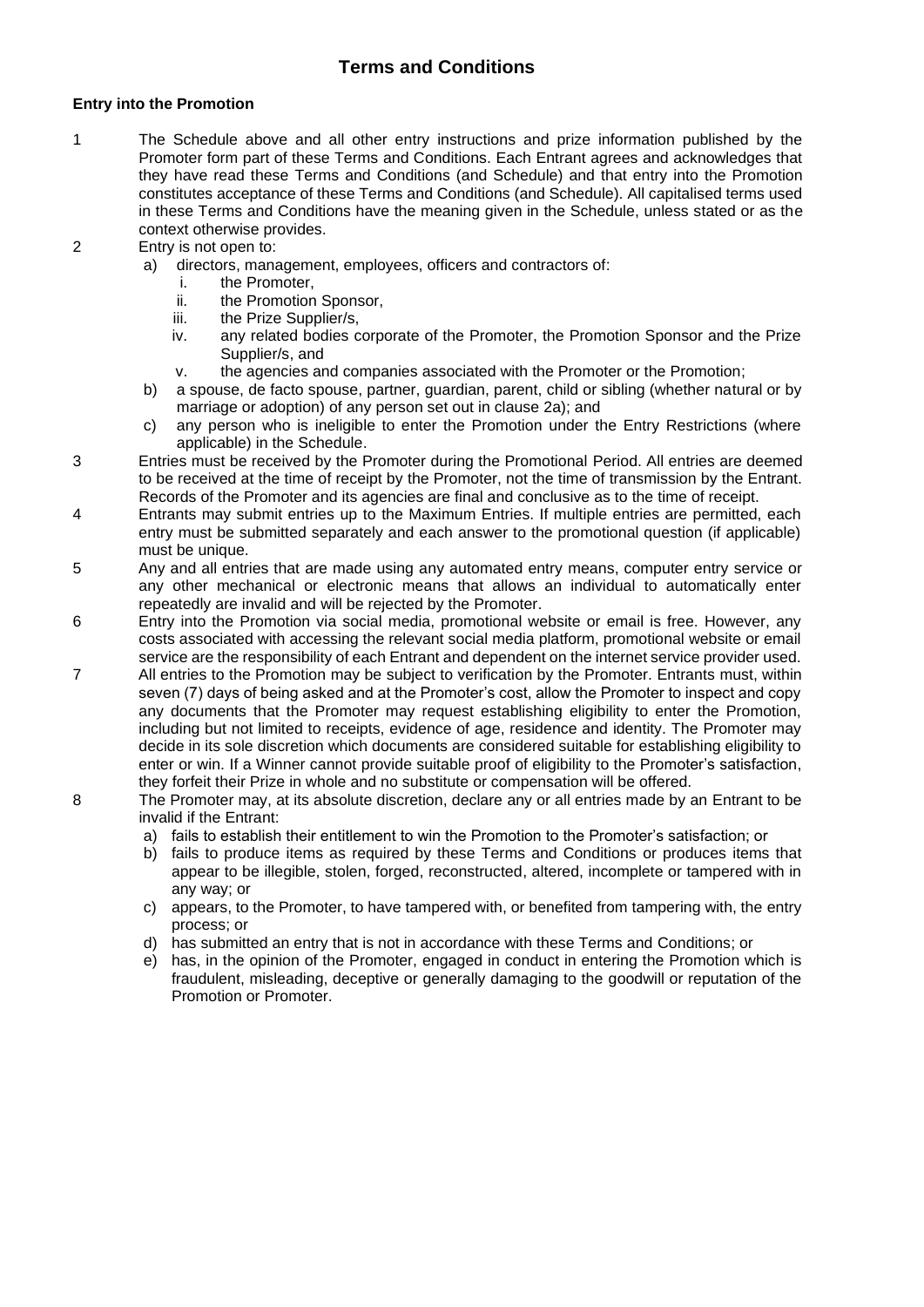# **Entry material**

- 9 Entries must be submitted in accordance with the Entry Method and must not be: incomplete; incomprehensible; unlawful or capable of violating any law or giving rise to a civil action; obscene; defamatory or libellous; threatening or harassing; pornographic or contain nudity; hateful; offensive; incite or be capable of encouraging conduct that would be considered a criminal offence; and in violation of the terms and conditions of the relevant social media platform used to enter the Promotion.
- 10 Entrants warrant that their entry is their own original work, it is not copied in any manner from any other work, and it does not infringe the copyright, moral rights, trade mark rights or any other rights of any third party.
- 11 All entries immediately become and remain the property of the Promoter. The Promoter reserves the right to use, reproduce, distribute, prepare derivative works of and display the entry material (and authorise others to do the same) for the purposes of conducting and promoting the Promotion, awarding the Prize and advertising and marketing the Promoter or the Promotion and/or future promotions on all media now known or later devised, in perpetuity.
- 12 By entering the Promotion, Entrants consent to any use of their entry by the Promoter which may otherwise infringe an Entrant's moral rights in the entry material, including (without limitation), exercising any of the rights in the entry material without identifying the Entrant, and using the entry material in any way that the Promoter sees fit, even if it results in derogatory treatment of the entry material (as defined in the *Copyright Act1968* (Cth)).
- 13 Each Entrant warrants that:
	- a) they have the full power and capacity to grant the rights, warranties and consents set out in these Terms and Conditions;
	- b) they will fully indemnify the Promoter against any loss or damage suffered by the Promoter: i. if any of the warranties given by the Entrant are false;
		- ii. as a result of any breach of clauses 12 and 13 of these Terms and Conditions by the Entrant; and
	- c) they have express consent from each person appearing in the entry material (or if a person appearing in the entry material is under the age of 18 from that person's parent or legal guardian) and the owner of any private property (including any items, objects or real property) appearing in the entry material.

#### **Winners**

- 14 The Number of Winners will be determined from all valid and eligible entries received during the Promotional Period in accordance with the Winner Determination. The Winner/s will receive the Prize/s.
- 15 The Winner/s will be notified in accordance with the Winner Notification and the Winner/s name (first initial and surname) and State/Territory of residence will be published in accordance with the Winner Publication.
- 16 All reasonable attempts will be made to contact the Winner/s. Subject, where relevant, to any direction given under the relevant State/Territory permit regulations, if a Prize is:
	- a) not claimed by the Winner by the Unclaimed Prize Date; or
	- b) forfeited for any reason,

that Prize will be awarded to the next best entry or the next valid entry drawn (as the case may be). The winner of the Unclaimed Prize will be notified in accordance with the Unclaimed Prize Winner Notification and the Unclaimed Prize Winner's name (first initial and surname) and State/Territory of residence will be published in accordance with the Unclaimed Prize Winner Publication.

#### **General prize terms**

- 17 All Prize values are correct and based on the recommended retail value at the Start Date of the Promotion.
- 18 If a Prize or any part of a Prize is unavailable for any reason, the Promoter will, in its absolute discretion, substitute the Prize with another item of no lesser retail value, subject, where relevant, to the approval of the authorities that have issued permits or authorities for the conduct of the Promotion.
- 19 Unless expressly stated as being included in the Prize/s, all other costs and expenses associated with taking the Prize/s become the responsibility of Winner/s and their guest/s, including but not limited to:
	- a) taxes (excluding departure and any other flight-associated taxes, where flights are included in the Prize);
	- b) costs associated with inoculations, passports and/or visa applications;
	- c) transfers;
	- d) travel insurance;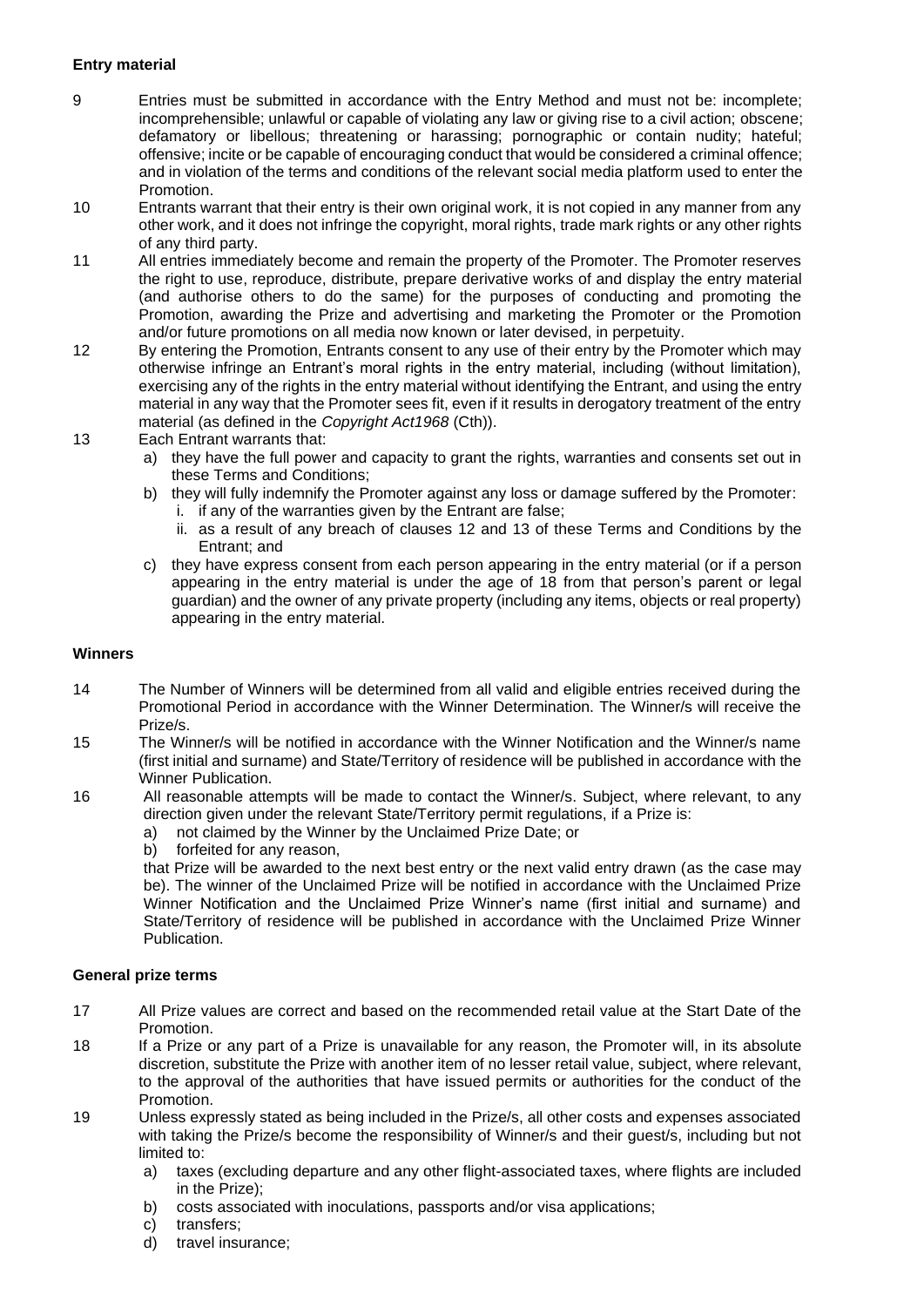- e) spending money;
- 
- f) meals;<br>g) transpo transport to/from an airport departure or return point;
- h) any extra sightseeing or activities; and
- i) all other incidental and ancillary costs incurred by Winner/s and/or their guest/s as a direct or indirect result of taking the Prize.
- 20 Prizes cannot be refunded or exchanged and, except as expressly permitted by these Terms and Conditions, cannot be taken as a monetary payment.
- 21 Prizes may be transferred at the Promoter's sole discretion. If the Promoter exercises its discretion to allow a Winner to transfer their Prize, the transfer will be on the condition that the transferee accepts these Terms and Conditions and the Promoter may require such acceptance in writing at its absolute discretion.
- 22 All aspects of a Prize must be taken together as a package. Prizes including attendance to an event must be taken to coincide with that event. If for any reason a Winner does not (or is unable to) take their Prize or an element of their Prize at the time stipulated by the Promoter, they forfeit their Prize or that element of their Prize and no compensation or substitute will be offered.
- 23 The Promoter reserves the right to refuse to allow an Entrant/Winner and/or their guest/s to take part or continue to take part in any aspects of the Promotion or Prize/s, for any inappropriate behaviour (including intoxication), if the relevant person does not or is not able to comply with any requirements normally associated with the particular activity or if the Promoter determines, based on the advice of an appropriate and relevant medical professional, that the relevant person is not sufficiently healthy or fit so as to safely participate in the Promotion or Prize/s.
- 24 Prizes may not, without the prior written consent of the Prize Supplier/s and the Promoter, be resold or offered for resale at a premium (including via online auction sites) or used for advertising, promotion or other commercial purposes (including competitions and trade promotions) or to enhance the demand for other goods or services. If a Prize is sold or used in breach of this condition, the Promoter or the Prize Supplier/s may, at their absolute discretion, withdraw the Prize. Where a Prize has been withdrawn in accordance with this clause, no refund, substitute or compensation will be offered and the Winner and any person who has purchased or otherwise bears that ticket will be refused entry.
- 25 If the Winner/s and/or their guest/s are under the age of 18, they must be accompanied on their Prize by a parent or legal guardian.
- 26 Winner/s should seek independent financial advice at the Winner's sole expense regarding any tax implications relating to the Prize/s or acceptance of the Prize/s.
- 27 Prizes cannot be used in conjunction with any other discounts or special offers.
- 28 Each Prize will be awarded to the person named in the winning entry (as judged or drawn as the case may be – in accordance with the Winner Determination). If a Winner is under the age of 18, the Promoter may, at its discretion, award their Prize to the Winner's parent or legal guardian. It is the responsibility of the Winner's parent/legal guardian to prove their parental status/legal guardianship at the time of the Winner Notification.
- 29 Each Prize will be awarded in the Promoter's sole discretion. The Promoter may invalidate any prize claim where the Winner has breached these Terms and Conditions or otherwise failed to comply with any requirement under these Terms and Conditions.
- 30 It is a condition of accepting the Prize/s that the Winner/s and their guest/s must sign a legal release or releases in a form determined by the Promoter, Prize Supplier/s and/or the Promotion Sponsor in their absolute discretion.

## **Holiday prize terms**

- 31 Where a Prize includes international or domestic travel, the Winner and their guest/s must ensure that they have valid documentation for travel, including but not limited to valid passports and visas, which meet the requirements of immigration and other government authorities at every destination. Where a Prize includes travel to the United States of America (USA), the Winner and their guest/s must apply for an Electronic System for Travel Authorisation permit (ESTA) at least 72 hours prior to their departure from Australia or as otherwise required by the USA. Any fines, penalties, payments or expenditures incurred as a result of such documents not meeting the requirements of those authorities will be the sole responsibility of the Winner and their guest/s. If the Winner or their guest/s are refused entry to the USA for any reason or prior to their departure from Australia are not granted an ESTA, they forfeit the Prize and no compensation or substitute will be offered.
- 32 Winner/s and their guest/s are responsible for any amendment fees issued by airlines or suppliers once booking is confirmed and ticketed.
- 33 Airline tickets are available on the regular scheduled services of each airline and are subject to seasonal embargoes. Flight itinerary may have to be adjusted depending on the airlines' departure city and their current flight schedule.
- 34 Frequent Flyer points are not available for any of the flights included in the Prize/s.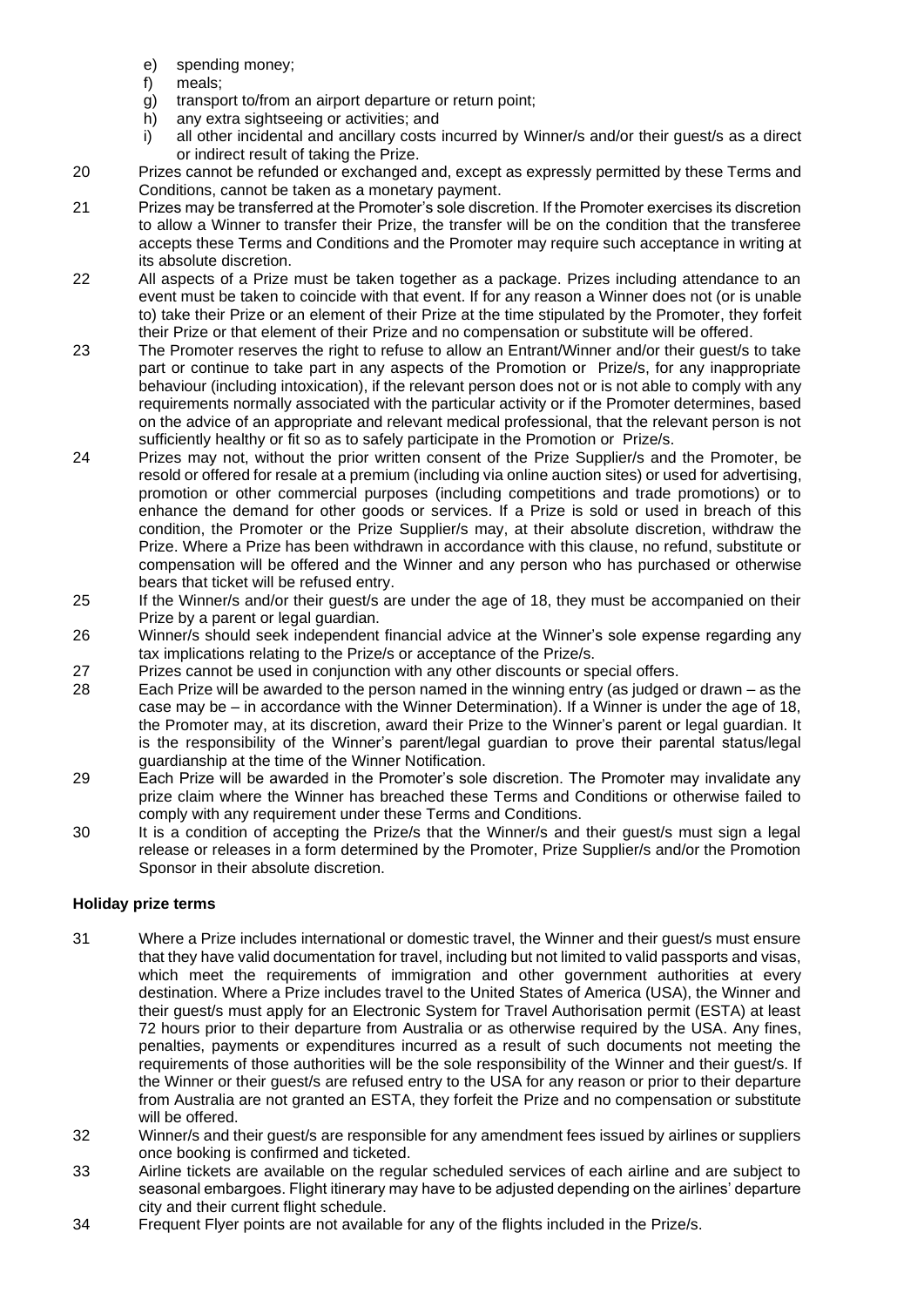- 35 Airline tickets included in the Prize/s cannot be used as part-payment of another airfare.
- 36 Winner/s and their guest/s must travel at the same time, including flights and accommodation. Winner/s and their guest/s must depart from and return to the same capital city airport in Australia, being the capital city airport that is closest to the Winner's place of residence. Winner/s and their guest/s are responsible for transport to and from their residence to the Winner's nearest capital city airport.
- 37 A credit card imprint or cash deposit may be required from Winner/s and/or their guest/s at checkin to a hotel, for all incidental charges.
- 38 The Promoter and the Prize Supplier/s make no representation as to the safety conditions or any other conditions that may exist at any destination.

#### **Miscellaneous prize terms**

- 39 Voucher prizes are only valid for the period as advised by the Promoter or Prize Supplier/s and can only be redeemed in accordance with the Prize Supplier's terms and conditions.
- 40 The Winner of a Prize including a vehicle must be able to register the vehicle in their own name. If the Winner is, through any legal incapacity or otherwise, unable to register the vehicle in their own name, then the Winner may assign the vehicle to another person (who consents to such assignment) with legal capacity for the purpose of registration. The Promoter takes no responsibility for any such arrangements between the Winner and the assignee.
- 41 The Promoter warrants that the purchase of alcohol will not be used as an inducement to enter the Promotion or to encourage: rapid or irresponsible consumption of alcohol; intoxication; the consumption of alcohol by minors; anti-social behaviour; or the consumption of alcohol in restricted alcohol or alcohol-free zones. Tickets or rights for alcohol prizes will not be distributed by or to any person under 18, nor can a person under 18 dispense or collect an alcohol prize. Entrants will be refused service of alcohol or provision of an alcoholic beverage prize if it would breach any relevant laws or codes including those relating to the responsible service of alcohol.
- 42 The Promoter supports the responsible service of alcohol and encourages consumers to enjoy alcohol responsibly. Legal aged consumers are advised to consider the safe drinking levels recommended in the National Health and Medical Research Council Australian Guidelines to Reduce Health Risks from Drinking Alcohol. A full version of these Guidelines is available at [https://www.nhmrc.gov.au/health-advice/alcohol.](https://www.nhmrc.gov.au/health-advice/alcohol)
- 43 The size and style of any clothing/accessories included in the Prize will be determined at the sole discretion of the Promoter.

#### **Publicity**

- 44 By accepting a Prize, Winner/s and their guest/s agree that:
	- a) if requested by the Promoter, the Winner/s and their guest/s will:
		- i. provide comments about the Promotion and/or a photo or audio-visual clip of themselves; and
		- ii. participate in any promotional activity in connection with the Promotion or the Prize;
	- b) the Promoter may use their name, image, comments, photographs or audio-visual clips (**Materials**) for publicity and promotional purposes in any form of media, without reference or compensation to the Winner/s and their guest/s or any other person;
	- c) the Promoter may use, reproduce, edit and communicate to the public the Materials at any time in any form of media;
	- d) the Promoter may license, authorise or otherwise transfer the rights in the Materials to others to do the same; and
	- e) the Winner/s and their guest/s unconditionally and irrevocably consent to any act or omission that would otherwise infringe any of their moral rights in the Materials and waive all moral rights in the Materials.

#### **Use of social media**

- 45 The following terms apply to the extent that the Promotion is conducted on, advertised or promoted on a social media platform owned by a third party (**Platform Operator**):
	- a) each Entrant acknowledges and agrees that the Promotion is in no way sponsored, endorsed or administered by, or associated with, any Platform Operator.
	- b) each Entrant releases each Platform Operator and its associated companies from all liabilities arising in respect of the Promotion;
	- c) to the extent relevant to the Promotion, the Promoter agrees and each Entrant must agree to adhere to the prevailing terms and conditions of each Platform Operator;
	- d) Entrants understand that they are providing their information to the Promoter and not to the Platform Operator;
	- e) Entrants are solely responsible and liable for any content or information they transmit to other users of the Platform Operator; and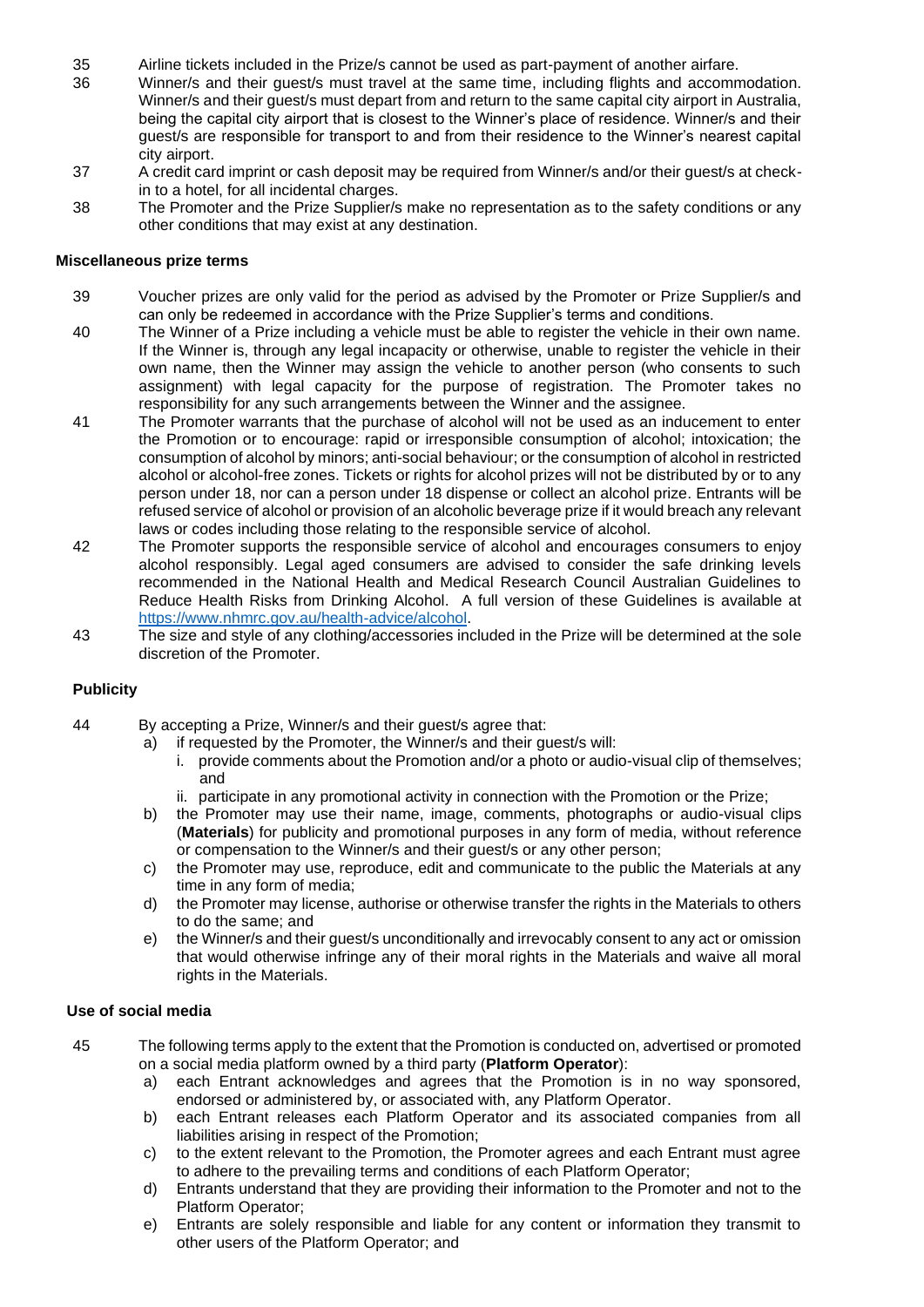f) any questions, comments or complaints about the Promotion must be directed to the Promoter not the Platform Operator.

#### **Limitation of liability**

- 46 Nothing in these Terms and Conditions limits, excludes or modifies or purports to limit, exclude or modify the statutory consumer guarantees as provided under the *Competition and Consumer Act 2010*, as well as any other implied warranties under the *Australian Securities and Investments Commission Act 2001* or similar State and Territory consumer protection laws (**Non-Excludable Guarantees**). Except for any liability that cannot by law be excluded, including the Non-Excludable Guarantees, the Promoter, its associated agencies and companies and those agencies and companies associated with or involved in the Promotion (including each of their respective directors, officers, employees, servants, contractors and agents past and present) exclude all liability (including negligence), for any personal injury or death; or any loss or damage; whether direct, indirect, special or consequential (including loss of opportunity and loss of profit), arising in any way out of the Promotion or the Prize/s.
- 47 Except for any liability that cannot by law be excluded, including the Non-Excludable Guarantees, the Promoter, its associated agencies and companies and those agencies and companies associated with or involved in the Promotion (including each of their respective directors, officers, employees, servants, contractors and agents past and present) is not responsible for and excludes all liability (including negligence), for any personal injury or death; or any loss or damage; whether direct, indirect, special or consequential (including loss of opportunity and loss of profit), arising in any way out of:
	- a) any technical difficulties or equipment malfunction (whether under the Promoter's control);
	- b) any incorrect or inaccurate information, caused either by users, by any of the equipment or programming associated with or used in connection with the Promotion, or by any technical error that may occur in the course of the Promotion;
	- c) any delays or failures in any telecommunications services or equipment;
	- d) any error, omission, interruption, deletion, defect, delay in operation or transmission, theft, destruction, unauthorised access or third party interference;
	- e) any entry or prize claim that is late, lost, incomplete, incorrectly submitted, delayed, illegible, corrupted, altered, damaged or misdirected (whether after their receipt by the Promoter) due to any reason beyond the reasonable control of the Promoter;
	- f) any variation in Prize value to that stated in these Terms and Conditions;
	- g) any tax liability incurred by a Winner or Entrant;
	- h) if a Prize or any part of a Prize is unavailable for any reason; or
	- i) use of the Prize/s.
- 48 If a Prize is to be delivered directly to a Winner by a third party supplier, the Promoter accepts no responsibility or liability for any delay or failure by the third party to deliver the Prize, any loss or damage to the Prize, any delay or failure relating to the Prize itself or failure by the third party supplier to meet any obligations in these Terms and Conditions or otherwise.

#### **General**

- 49 The Promoter reserves the right to take any action necessary in its sole discretion at any time, subject, where relevant, to any direction given under State/Territory permit regulations.
- 50 If there is a dispute concerning the conduct of the Promotion, the decision of the Promoter is final and binding on each Entrant and no correspondence will be entered into.
- 51 Prize/s and participation in this Promotion may be subject to additional terms and conditions imposed by third parties. Entrants and Winners must comply with any such additional terms and conditions. The Promoter does not accept any responsibility and is not liable for any additional conditions imposed on the taking of a Prize or participation in the Promotion. The terms and conditions which apply to a Prize at the time it is issued to a Winner will prevail over these Terms and Conditions, to the extent of any inconsistency.
- 52 If for any reason any aspect of this Promotion is not capable of running as planned, including, without limitation, by reason of computer virus, communications network failure, bugs, tampering, unauthorised intervention, fraud, technical failure, acts of God, civil unrest, strike, war, act of terrorism or any other cause beyond the control of the Promoter, the Promoter reserves the right in its sole discretion to cancel, terminate, modify or suspend the Promotion and invalidate any affected entries, or suspend or modify a Prize, subject, where relevant, to any direction given under the relevant State/Territory permit regulations.
- 53 Any attempt to cause damage to any website or the information on any website associated with this Promotion or to otherwise undermine the fair and legitimate operation of this Promotion may be a violation of criminal and civil laws. The Promoter and the Prize Supplier/s reserve the right to seek damages in the fullest extent permitted by law if any such attempt is made, whether that attempt results in any such damage, interference or undermining.